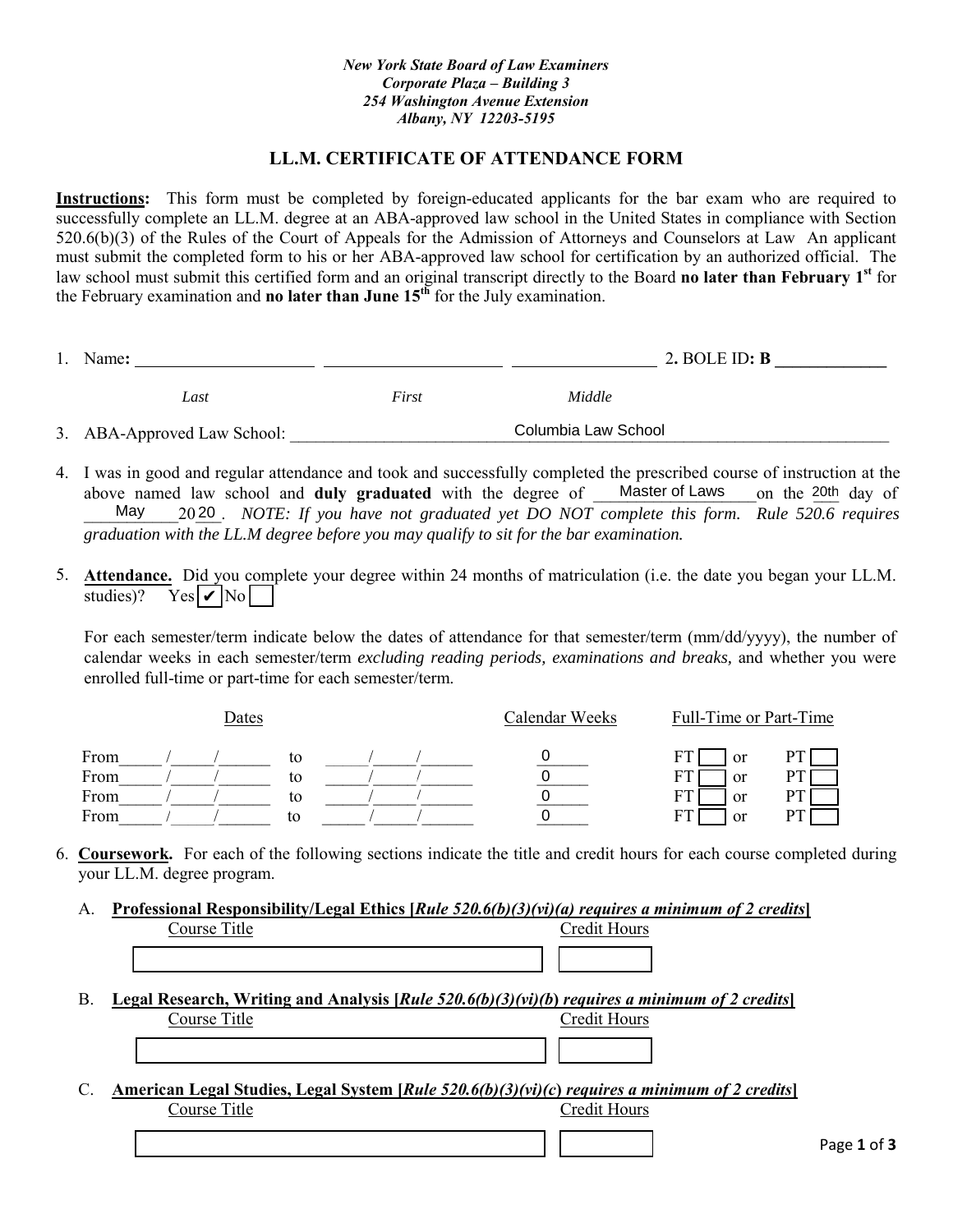## D. **Subjects tested on New York Bar Exam [***Rule 520.6(b)(3)(vi)(d***)** *requires a minimum of 6 credits***]**

| Course Title | Credit Hours |
|--------------|--------------|
|              |              |
|              |              |
|              |              |

E. **Other Courses in Substantive Law, Procedural Law and Professional Skills including clinics, externships, field placements and other experiential courses. Applicant should also include the other courses related to legal training listed in question 7 below. [Rule 520.6(b)(3)(i)] (DO NOT repeat courses already listed in sections A through D above)**

| Course Title | Credit Hours |
|--------------|--------------|
|              |              |
|              |              |
|              |              |
|              |              |
|              |              |
|              |              |
|              |              |
|              |              |
|              |              |
|              |              |
|              |              |

Total Credit Hours (Sections A, B, C, D and E):

|                                    | 7. Legal Training. Did you complete any credit hours in joint degree or other courses related to legal training? |  |
|------------------------------------|------------------------------------------------------------------------------------------------------------------|--|
| $Yes \blacksquare No \blacksquare$ |                                                                                                                  |  |

 $\mathcal{L}_\text{max}$  , and the contract of the contract of the contract of the contract of the contract of the contract of \_\_\_\_\_\_\_\_\_\_\_\_\_\_\_\_\_\_\_\_\_\_\_\_\_\_\_\_\_\_\_\_\_\_\_\_\_\_\_\_ \_\_\_\_\_\_\_\_\_\_\_\_\_\_\_\_\_\_\_\_\_\_\_\_\_\_

If "Yes," list the title and credit hours for each course and indicate where course was taken (i.e., at the law school, another school of the university, or other). *[Rule 520.6(b)(3)(vii)(b) permits a maximum of 6 credits]*

Course Title

| <b>School Where Course Attended</b> |  |  |  |  |
|-------------------------------------|--|--|--|--|
|-------------------------------------|--|--|--|--|

 $\overline{0}$ 

8. **Summer Credits**. Did you complete any hours of credit during summer semesters?

If "Yes," list the title, credit hours and dates of attendance for each course. *[Rule 520.6(b)(3)(iii) permits a maximum of 4 credits to be taken during summer semesters/terms/sessions.]*

| Course Title | Credit Hours Dates of Attendance |    |  |
|--------------|----------------------------------|----|--|
|              | from                             | tο |  |
|              | from                             |    |  |

 $Yes \Box No \Box$